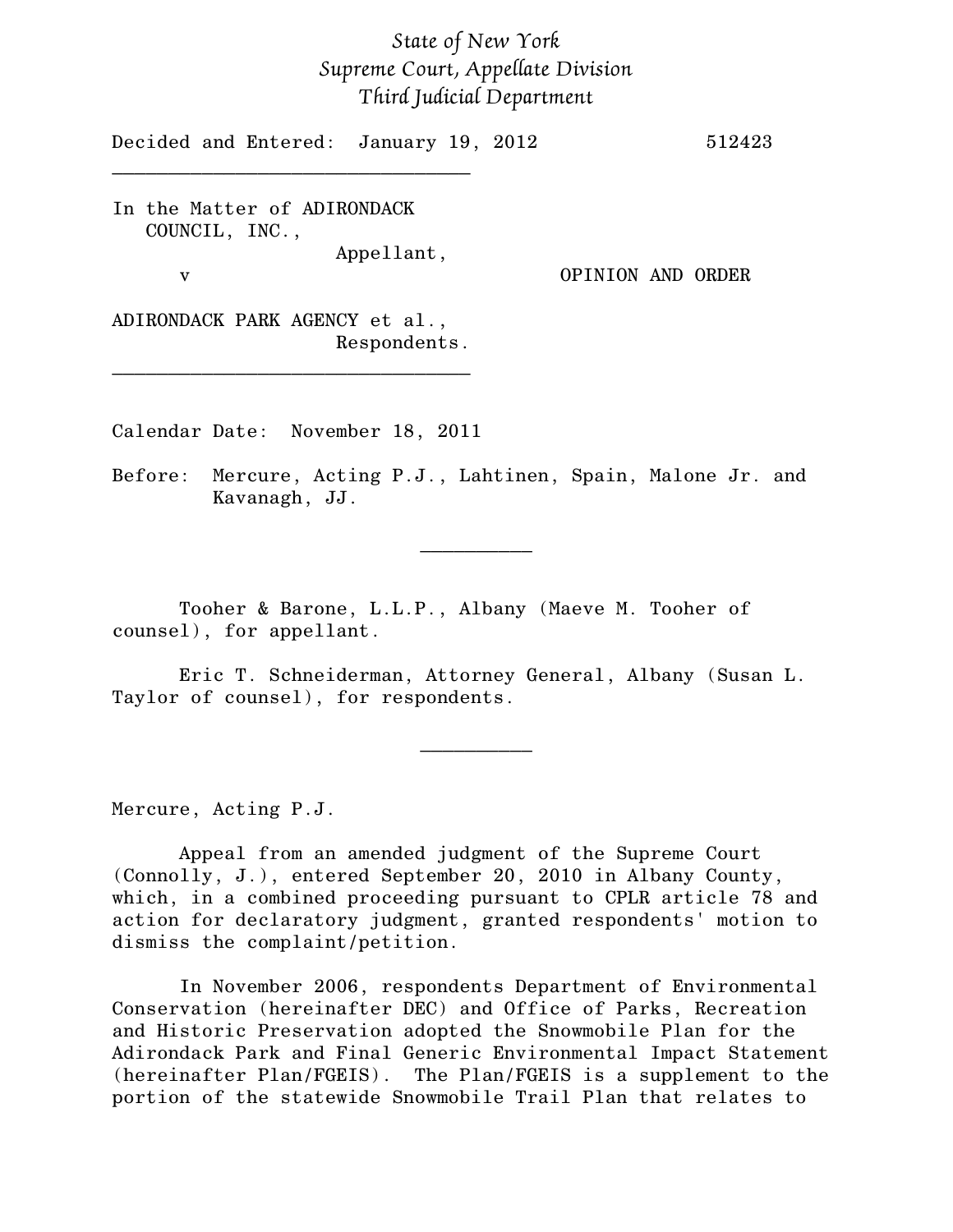the Adirondack Park. The Plan/FGEIS anticipated a new trail system with no material increase in miles, but with the designation and creation of community connector trails and ungroomed secondary trails, as well as the redesignation of existing trails within the interior of wild forest units as nonmotorized trails.

In accord with a recommendation in the Plan/FGEIS, DEC rescinded its prior policy governing the planning, construction and maintenance of snowmobile trails and adopted the "Management Guidance: Snowmobile Trail Siting, Construction and Maintenance on Forest Preserve Lands in the Adirondack Park" (hereinafter the Guidance). In addition, by resolution adopted in November 2009, respondent Adirondack Park Agency approved the Guidance as consistent with the Adirondack Park State Land Master Plan. The Guidance provides for a two-tiered classification system for snowmobile trails – consisting of community connector and secondary trails – to support implementation of the goal in the Plan/FGEIS of linking together communities in the Adirondack Park. The Guidance also provides criteria for the redesignation of some snowmobile trails as non-motorized with the primary aim of providing a net benefit to the forest preserve.

Petitioner, a non-profit conservation organization, commenced this combined action for declaratory judgment and proceeding pursuant to CPLR article 78, challenging DEC's adoption of the Guidance and the November 2009 resolution approving it. Upon respondents' motion, Supreme Court dismissed the action/proceeding on ripeness grounds. Petitioner appeals, and we now affirm.

In determining whether an administrative action is ripe for review, we must first consider whether it "is final and whether the controversy may be determined as a 'purely legal' question" (Church of St. Paul & St. Andrew v Barwick, 67 NY2d 510, 519 [1986], cert denied 479 US 985 [1986]). An action will be deemed final if "a pragmatic evaluation" reveals that "the decisionmaker has arrived at a definitive position on the issue that inflicts an actual, concrete injury" (id. [internal quotation marks and citation omitted]; accord Matter of Gordon v Rush, 100 NY2d 236, 242 [2003]; Matter of Essex County v Zagata, 91 NY2d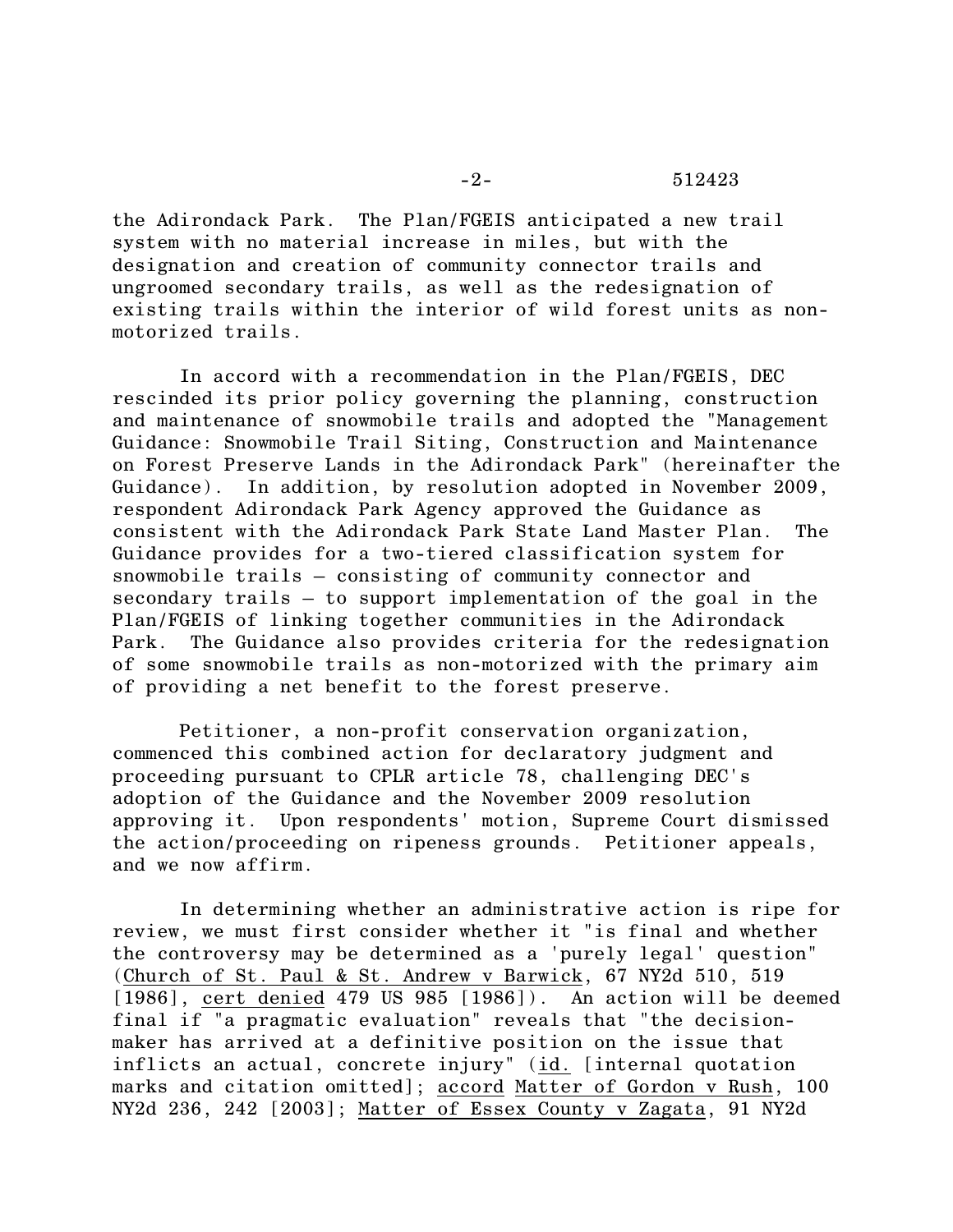## -3- 512423

447, 453 [1998]). We must then consider whether "the anticipated harm is insignificant, remote or contingent[;]...if the claimed harm may be prevented or significantly ameliorated by further administrative action or by steps available to the complaining party," the matter is not ripe (Church of St. Paul & St. Andrew v Barwick, 67 NY2d at 520; see Matter of Gordon v Rush, 100 NY2d at 242). That is, if the claimed harm "is contingent upon events which may not come to pass, the claim . . . is nonjusticiable as wholly speculative and abstract" (Matter of New York State Inspection, Sec. & Law Enforcement Empls., Dist. Council 82, AFSCME, AFL-CIO v Cuomo, 64 NY2d 233, 240 [1984]; see Matter of Federation of Mental Health Ctrs. v DeBuono, 275 AD2d 557, 561-562 [2000]).

Petitioner's challenges are grounded upon its assertion that the Guidance conflicts with the State Land Master Plan and the Plan/FGEIS by permitting new or rerouted snowmobile trails to be located up to two miles from the boundary of wild forest land units and one mile from "motorized water bodies," rather than keeping trails adjacent to public highways. The Guidance, however, does not determine where trails will be placed; rather, it articulates the standards that will apply to the siting and designation of snowmobile trails on forest lands, and to the construction and maintenance of those trails. As Supreme Court noted, both the Plan/FGEIS and the Guidance itself provide that any new, reconfigured or redesignated trails require authorization in approved unit management plans – a process that entails additional SEQRA review. Indeed, petitioner concedes that the specific location of each trail will not be definitively identified until DEC prepares individual unit management plans for forest preserve lands, as required by Executive Law § 816. Moreover, the Guidance expressly provides that it "does not prevent DEC, via individual [unit management plans] or other means, from providing more restrictive management where necessary to protect the character of [f]orest [p]reserve lands."

Under these circumstances, we agree with Supreme Court that, because the harm anticipated by petitioner may be prevented by further administrative action, it has not alleged an actual, concrete injury and its "facial" challenges to the Guidance are therefore not ripe for review (see Matter of New York State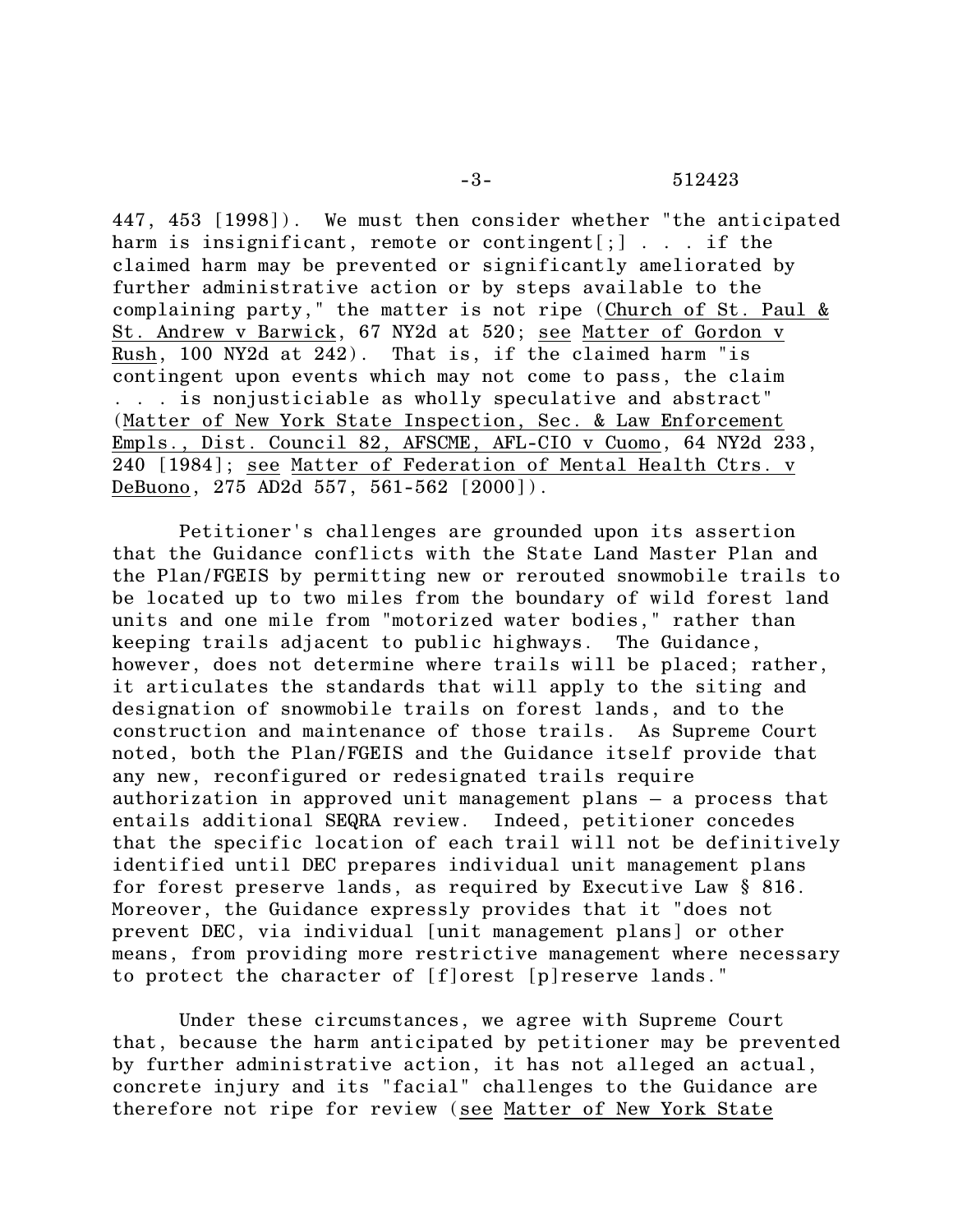-4- 512423

Inspection, Sec. & Law Enforcement Empls., Dist. Council 82, AFSCME, AFL-CIO v Cuomo, 64 NY2d at 240; Matter of Guido v Town of Ulster Town Bd., 74 AD3d 1536, 1537-1538 [2010]; Matter of Federation of Mental Health Ctrs. v DeBuono, 275 AD2d at 562; see also Matter of Brunswick Smart Growth, Inc. v Town of Brunswick, 73 AD3d 1267, 1268-1269 [2010]). "To allow immediate article 78 review . . . would unnecessarily interfere with the agency process and waste judicial resources" (Matter of Essex County v Zagata, 91 NY2d at 455-456). Further, while "a determination within the context of [a pending] matter may be 'final' if the governmental entity acts beyond its statutory authority and causes injury" (Matter of Demers v New York State Dept. of Envtl. Conservation, 3 AD3d 744, 746 [2004]; see Matter of Gordon v Rush, 100 NY2d at 243), petitioner does not dispute that respondent has the authority to develop and implement guidelines consistent with the State Land Master Plan (see Executive Law § 816). Thus, we reject petitioner's argument that the issuance of the Guidance amounted to a final, ultra vires act simply because, petitioner maintains, it expresses respondents' allegedly improper interpretation of certain terms, including "periphery" and "motorized travel corridors" (see Matter of Sour Mtn. Realty v New York State Dept. of Envtl. Conservation, 260 AD2d 920, 922 [1999], lv denied 93 NY2d 815 [1999]). Absent any concrete injury, petitioner's characterization of its claim as "ultra vires" does not render that claim ripe for review.

Finally, we agree with respondents that the Guidance itself is not subject to interlocutory SEQRA review. Inasmuch as the Guidance did not commit respondents to a definite future course and further SEQRA review is required before any trails will be sited or constructed, the Guidance is not an "action" requiring SEQRA review (see Matter of Palczynski v County of Herkimer, 55 AD3d 1242, 1243 [2008]; cf. Matter of Price v County of Westchester, 225 AD2d 217, 220-221 [1996]). Petitioner's remaining arguments, to the extent that they are not rendered academic, have been considered and found to be lacking in merit.

Lahtinen, Spain, Malone Jr. and Kavanagh, JJ., concur.